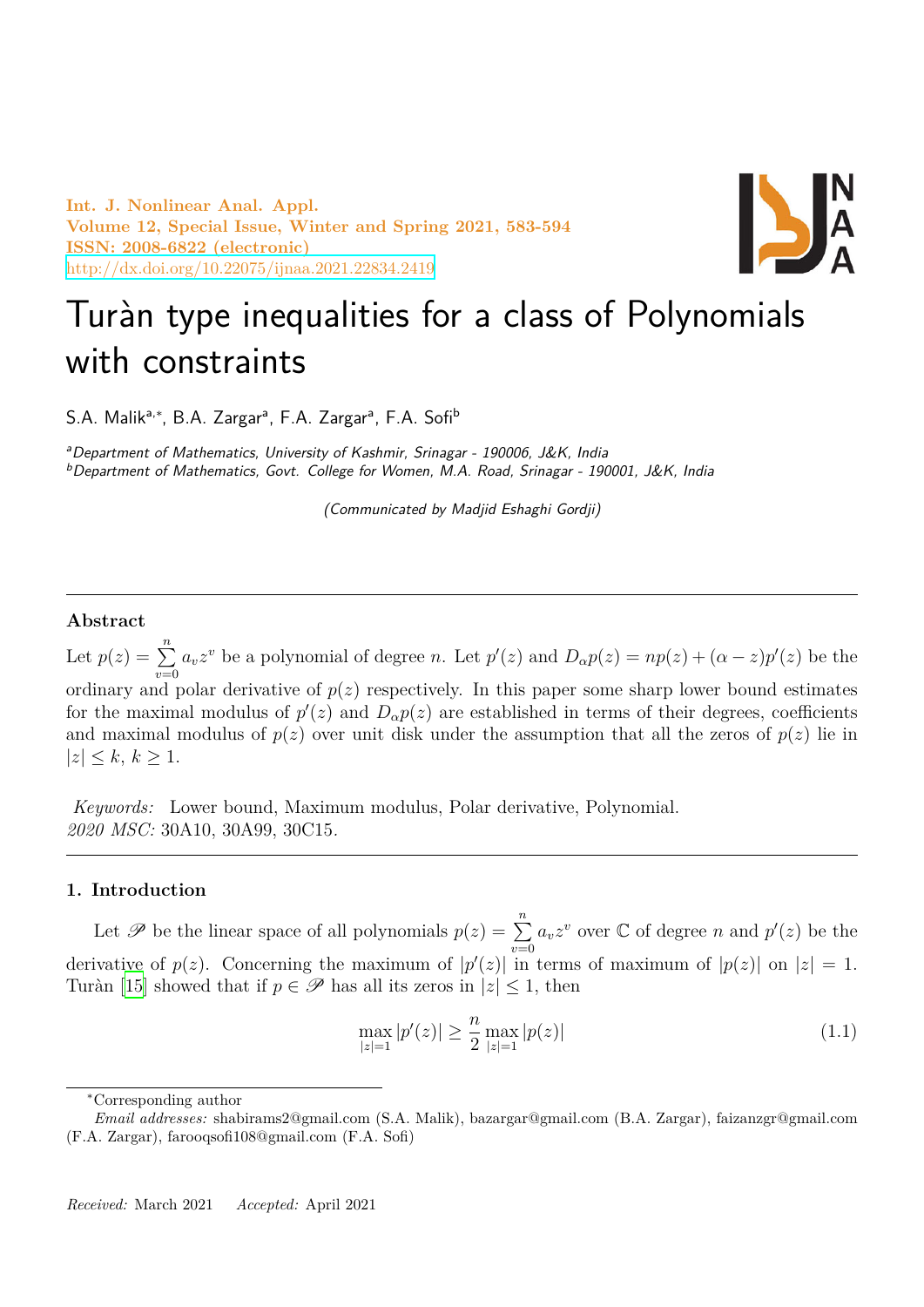Equality holds in (1.1) for the polynomials  $p \in \mathscr{P}$  which have all their zeros in  $|z| = 1$ . As a generalization of (1.1), Govil [8] proved that if  $p \in \mathscr{P}$  has all its zeros in  $|z| \leq k, k \geq 1$  then

$$
\max_{|z|=1} |p'(z)| \ge \frac{n}{1+k^n} \max_{|z|=1} |p(z)| \tag{1.2}
$$

There exist several extensions [a](#page-10-0)nd generalizations of  $(1.1)$  and  $(1.2)$  in the literature (see [2], [4], [13], [3], [1]). In an intriguing refinement of (1.1), Dubinin [6] used the boundary Schwarz lemma due to Osserman [11] and proved that if all the zeros of  $p \in \mathscr{P}$  lie in  $|z| \leq 1$ , then

$$
\max_{|z|=1} |p'(z)| \ge \frac{1}{2} \left( n + \frac{|a_n| - |a_0|}{|a_n| + |a_0|} \right) \max_{|z|=1} |p(z)| \tag{1.3}
$$

For  $p \in \mathscr{P}$ , the polar derivative  $D_{\alpha}p(z)$  of  $p(z)$  with respect to  $\alpha \in \mathbb{C}$  is defined as

$$
D_{\alpha}p(z) := -\left[\frac{p(z)}{(z-\alpha)^n}\right]'(z-\alpha)^{n+1}
$$

$$
= np(z) + (\alpha - z)p'(z)
$$

Note that  $D_{\alpha}p(z)$  is a polynomial of degree at most  $n-1$ . It generalizes the ordinary derivative of *p*(*z*) in the sense that

$$
\lim_{\alpha \to \infty} \frac{D_{\alpha} p(z)}{\alpha} = p'(z) \tag{1.4}
$$

uniformly with respect to *z* for  $|z| \leq R$ ,  $R > 0$ .

Aziz [3], Aziz and Rather ([2], [4]) established several sharp estimates for maximum modulus of  $D_{\alpha}p(z)$  on unit circle and among other things they extended inequality (1.2) to the polar derivative of a polynomial by proving that if  $p \in \mathcal{P}$  has all its zeros in  $|z| \leq k, k \geq 1$  then for every  $\alpha \in \mathbb{C}$ with  $|\alpha| \geq k$ 

$$
\max_{|z|=1} |D_{\alpha}p(z)| \ge \frac{n(|\alpha|-k)}{1+k^n} \max_{|z|=1} |p(z)| \tag{1.5}
$$

Very recently Nisar and Ishfaq [14] markedly proved the refinements and generalizations of inequalities  $(1.1)$ ,  $(1.2)$ ,  $(1.3)$ , and  $(1.5)$  by using the boundary Schwarz lemma due to Osserman [11]. In fact, they proved the following results.

**Theorem A:** If  $p \in \mathcal{P}$  and  $p(z)$  $p(z)$  has all its zeros in  $|z| \leq k, k \geq 1$  then

$$
\max_{|z|=1} |p'(z)| \ge \frac{1}{1+k^n} \left( n + \frac{k^n |a_n| - |a_0|}{k^n |a_n| + |a_0|} \right) \max_{|z|=1} |p(z)|
$$

The result is sharp and equality holds for  $p(z) = z^n + k^n$ .

**Theorem B:** If all the zeros of  $p \in \mathcal{P}$  lie in  $|z| \leq k, k \geq 1$ , then for  $0 \leq l < 1$ ,

$$
\max_{|z|=1} |p'(z)| \ge \frac{n}{1+k^n} \left( \max_{|z|=1} |p(z)| + lm \right) + \frac{1}{k^n (1+k^n)} \left( \frac{k^n |a_n| - lm - |a_0|}{k^n |a_n| - lm + |a_0|} \right) \left\{ k^n \max_{|z|=1} |p(z)| - lm \right\}
$$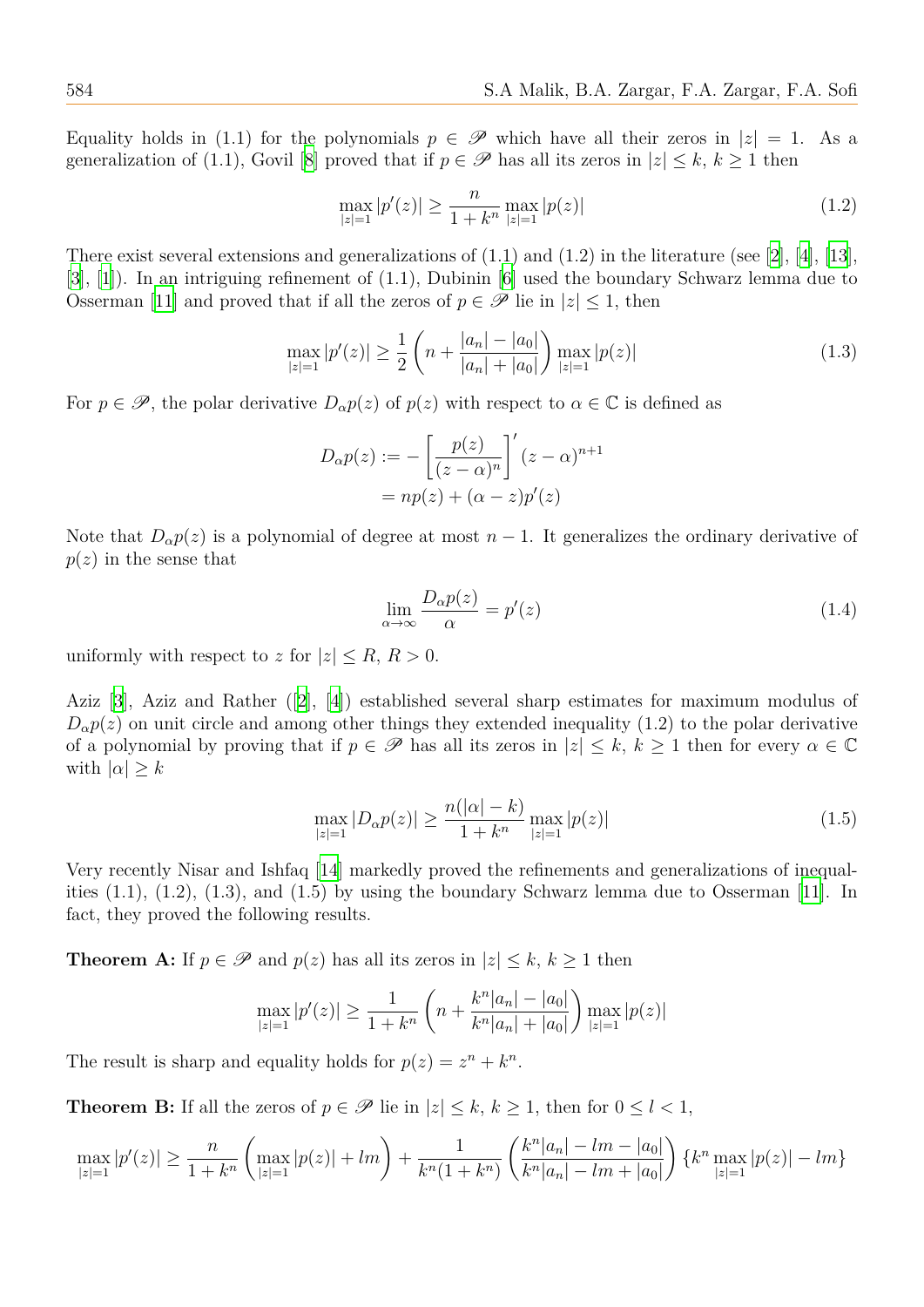where  $m = \min$ *|z|*=*k*  $|p(z)|$ . The result is sharp and equality holds for  $p(z) = z^n + k^n$ .

**Theorem C:** If  $p \in \mathscr{P}$  has all its zeros in  $|z| \leq k, k \geq 1$  then for every  $\alpha \in \mathbb{C}$  with  $|\alpha| \geq k$ 

$$
\max_{|z|=1} |D_{\alpha}p(z)| \ge \frac{|\alpha|-k}{1+k^n} \left( n + \frac{k^n|a_n| - |a_0|}{k^n|a_n| + |a_0|} \right) \max_{|z|=1} |p(z)|
$$

In view of (1.4), the result is sharp in limiting case when  $|\alpha| \to \infty$  as shown by polynomial  $p(z) = z^n + k^n$ .

**Theorem D:** If all the zeros of  $p \in \mathcal{P}$  lie in  $|z| \leq k, k \geq 1$ , then for every  $\alpha \in \mathbb{C}$  with  $|\alpha| \geq k$ ,  $0 \leq l < 1$ ,

$$
\max_{|z|=1} |D_{\alpha}p(z)| \ge \frac{n}{1+k^n} \{ (|\alpha|-k) \max_{|z|=1} |p(z)| + (|\alpha|+1/k^{n-1})lm \} + \frac{(|\alpha|-k)}{k^n(1+k^n)} \left( \frac{k^n |a_n| - lm - |a_0|}{k^n |a_n| - lm + |a_0|} \right) \{ k^n \max_{|z|=1} |p(z)| - lm \}
$$

where  $m = \min$ *|z|*=*k |p(z)|*. In view of (1.4), the result is sharp in limiting case when  $| \alpha | \to \infty$  as shown by polynomial  $p(z) = z^n + k^n$ .

# **2. Main Results**

In above results the bound depends on the zero with largest modulus and on the coefficients  $a_n$ ,  $a_0$ . In this paper we will refine all the above results such that the bound depends on the zero of largest modulus and on the coefficients  $a_n$ ,  $a_0$ ,  $a_1$ , and  $a_2$ . In fact, we prove the following results.

**Theorem 1:** If  $p \in \mathcal{P}$  is a polynomial of degree  $n \geq 3$  having all its zeros in  $|z| \leq k, k \geq 1$ , then

$$
\max_{|z|=1} |p'(z)| \ge \frac{1}{1+k^n} \left( n + \frac{k^n |a_n| - |a_0|}{k^n |a_n| + |a_0|} \right) \max_{|z|=1} |p(z)| + \frac{2}{k^{n-1}} \left( \frac{k^{n-1} - 1}{n+1} \right) |a_1| + \frac{2}{k^{n-1}} \left( \frac{k^{n-1} - 1}{n-1} - \frac{k^{n-3} - 1}{n-3} \right) |a_2|, \quad \text{if} \quad n > 3 \tag{2.1}
$$

and

$$
\max_{|z|=1} |p'(z)| \ge \frac{1}{1+k^3} \left(3 + \frac{k^3|a_3| - |a_0|}{k^3|a_3| + |a_0|}\right) \max_{|z|=1} |p(z)| + \frac{(k-1)}{2k^2} [(k+1)|a_1| + 2(k-1)|a_2|], \qquad \text{if} \quad n=3
$$
\n(2.2)

The result is best possible and equality in (2.1) and (2.2) holds for  $p(z) = z^n + k^n$ .

**Theorem 2:** If  $p \in \mathcal{P}$  is a polynomial of degree  $n \geq 3$  having all its zeros in  $|z| \leq k, k \geq 1$ , then for  $\gamma \in \mathbb{C}$  with  $0 \leq |\gamma| < 1$ 

$$
\max_{|z|=1} |p'(z)| \ge \frac{n}{1+k^n} \left( \max_{|z|=1} |p(z)| + |\gamma|m \right) + \frac{1}{k^n (1+k^n)} \left( \frac{k^n |a_n| - |\gamma|m - |a_0|}{k^n |a_n| - |\gamma|m + |a_0|} \right) \{ k^n \max_{|z|=1} |p(z)| - |\gamma|m + \frac{2}{k^{n-1}} \left( \frac{k^{n-1}-1}{n+1} \right) |a_1| + \frac{2}{k^{n-1}} \left( \frac{k^{n-1}-1}{n-1} - \frac{k^{n-3}-1}{n-3} \right) |a_2|, \quad \text{if} \quad n > 3 \tag{2.3}
$$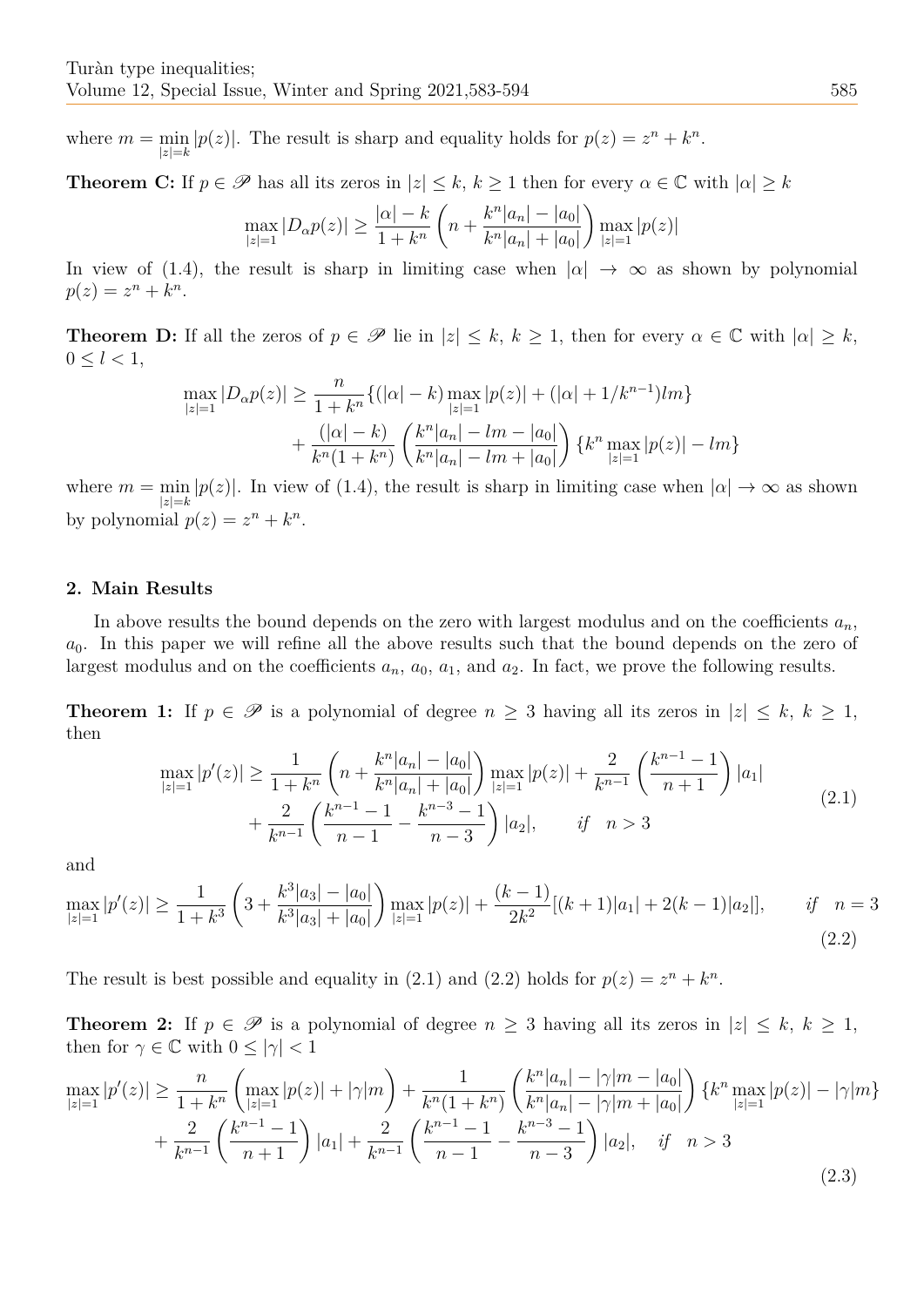and

$$
\max_{|z|=1} |p'(z)| \ge \frac{3}{1+k^3} \left( \max_{|z|=1} |p(z)| + |\gamma|m \right) + \frac{1}{k^3 (1+k^3)} \left( \frac{k^3 |a_3| - |\gamma|m - |a_0|}{k^3 |a_3| - |\gamma|m + |a_0|} \right) \left\{ k^3 \max_{|z|=1} |p(z)| - |\gamma|m \right\}
$$

$$
+ \frac{(k-1)}{2k^2} [(k+1)|a_1| + 2(k-1)|a_2|], \quad \text{if} \quad n=3
$$
\n(2.4)

where  $m = \min$ *|z|*=*k*  $|p(z)|$ . The result is best possible and equality in (2.3) and (2.4) holds for  $p(z)$  $z^n + k^n$ .

**Theorem 3:** If  $p \in \mathcal{P}$  is a polynomial of degree  $n \geq 3$  having all its zeros in  $|z| \leq k, k \geq 1$ , then for every  $\alpha \in \mathbb{C}$  with  $|\alpha| \geq k$ 

$$
\max_{|z|=1} |D_{\alpha}p(z)| \ge \frac{|\alpha|-k}{1+k^n} \left(n + \frac{k^n|a_n| - |a_0|}{k^n|a_n| + |a_0|}\right) \max_{|z|=1} |p(z)| + \frac{2|\alpha a_1 + na_0|}{k^{n-1}} \left(\frac{k^{n-1}-1}{n+1}\right) + \frac{|2\alpha a_2 + (n-1)a_1|}{k^{n-1}} \left(\frac{k^{n-1}-1}{n-1} - \frac{k^{n-3}-1}{n-3}\right), \quad \text{if} \quad n > 3 \tag{2.5}
$$

and

$$
\max_{|z|=1} |D_{\alpha}p(z)| \ge \frac{|\alpha| - k}{1 + k^3} \left( 3 + \frac{k^3|a_3| - |a_0|}{k^3|a_3| + |a_0|} \right) \max_{|z|=1} |p(z)|
$$
  
+ 
$$
\frac{(k-1)}{2k^2} [(k+1)|\alpha a_1 + 3a_0| + (k-1)|2\alpha a_2 + 2a_1|], \quad \text{if} \quad n = 3
$$
\n(2.6)

The result is sharp. In view of (1.4), equality in (2.5) and (2.6) holds in limiting case when  $|\alpha| \to \infty$ as shown by polynomial  $p(z) = z^n + k^n$ .

**Theorem 4:** Let  $p \in \mathcal{P}$  be a polynomial of degree  $n \geq 3$  having all its zeros in  $|z| \leq k, k \geq 1$ , then for every  $\alpha, \gamma \in \mathbb{C}$ , with  $|\alpha| \geq k$  and  $0 \leq |\gamma| < 1$ 

$$
\max_{|z|=1} |D_{\alpha}p(z)| \geq \frac{n}{1+k^{n}} \{ (|\alpha|-k) \max_{|z|=1} |p(z)| + (|\alpha|+1/k^{n-1})|\gamma|m \} \n+ \frac{(|\alpha|-k)}{k^{n}(1+k^{n})} \left( \frac{k^{n}|a_{n}| - |\gamma|m - |a_{0}|}{k^{n}|a_{n}| - |\gamma|m + |a_{0}|} \right) \{ k^{n} \max_{|z|=1} |p(z)| - |\gamma|m \} \n+ \frac{2|\alpha a_{1} + na_{0}|}{k^{n-1}} \left( \frac{k^{n-1}-1}{n+1} \right) + \frac{|2\alpha a_{2} + (n-1)a_{1}|}{k^{n-1}} \left( \frac{k^{n-1}-1}{n-1} - \frac{k^{n-3}-1}{n-3} \right), \text{ if } n > 3
$$
\n(2.7)

and

$$
\max_{|z|=1} |D_{\alpha}p(z)| \ge \frac{3}{1+k^3} \{ (|\alpha|-k) \max_{|z|=1} |p(z)| + (|\alpha|+1/k^2)|\gamma|m \} + \frac{(|\alpha|-k)}{k^3(1+k^3)} \left( \frac{k^3|a_3|-|\gamma|m-|a_0|}{k^3|a_3|-|\gamma|m+|a_0|} \right) \{ k^3 \max_{|z|=1} |p(z)| - |\gamma|m \} + \frac{(k-1)}{2k^2} [(k+1)|\alpha a_1 + 3a_0| + (k-1)|2\alpha a_2 + 2a_1|], \text{ if } n=3
$$
\n(2.8)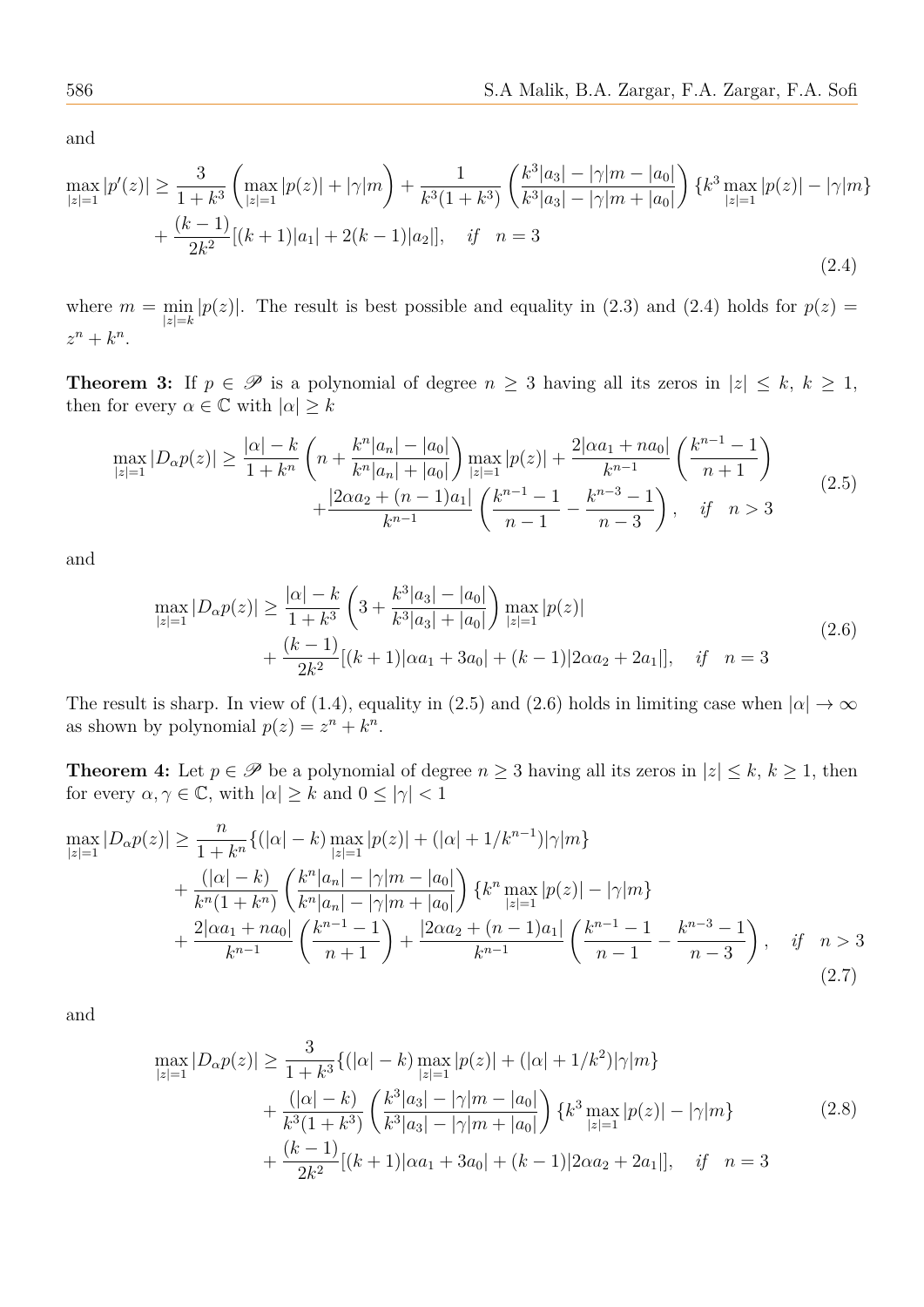where  $m = \min |p(z)|$ . The result is sharp and in view of (1.4), equality in (2.7) and (2.8) holds in *|z|*=*k* limiting case when  $|\alpha| \to \infty$  as shown by polynomial  $p(z) = z^n + k^n$ .

**Remark 1:** The bound obtained by Theorem 1 is sharper than the bound obtained from Theorem A. In order to show the sharpness of the bounds, here we produce the following example.

**Example 1:** Consider  $p(z) = (z+1)^2(z+2)(z+3)$ . Here we take  $k = 3$  then we find that all the zeros of  $p(z)$  lie in  $|z| \leq 3$ . For this polynomial, the bound for max *|z|*=1  $|p'(z)|$  by Theorem A comes out to be 2*.*85, and by inequality (2.1) of Theorem 1 it comes out to be 17*.*80, which is a significant improvement over the bound obtained from Theorem A.

Now consider the case for  $n = 3$ . Let  $p(z) = (z + 1)(z + 2)(z + 3)$ , and take  $k = 3$  then we can see that all the zeros of  $p(z)$  lie in  $|z| \leq 3$ . For this polynomial the bound for max  $|p'(z)|$  by *|z|*=1 Theorem A comes out to be 3*.*11, and by inequality (2.2) of Theorem 1 it comes out to be 10*.*66, which is also considerable improvement over the bound obtained from Theorem A.

**Remark 2:** Theorem 2 is generalization of Theorem 1. For  $\gamma = 0$  Theorem 2 reduces to Theorem 1.

**Remark 3:** Theorem 3 is an extension of Theorem 1 to the polar derivative and in this direction Theorem 3 presents a refinement of inequality (1.5). In view of (1.4), it generalizes Theorem 1, when we divide Theorem 3 both sides by  $|\alpha|$  and letting  $|\alpha| \to \infty$ , we get Theorem 1.

**Remark 4:** Theorem 4 is an extension of Theorem 2 to the polar derivative and in view of (1.4) it generalizes Theorem 2 as when we divide Theorem 4 both sides by  $|\alpha|$  and letting  $|\alpha| \to \infty$ , we get Theorem 2.

## **3. Lemmas**

For the proof of our theorems, we require the following lemmas. **Lemma 1:** If  $p \in \mathcal{P}$ , then for  $R \geq 1$ 

$$
\max_{|z|=R} |p(z)| \le R^n \max_{|z|=1} |p(z)|
$$

Lemma 1 is a simple deduction from Maximum Modulus Principle (MMP) (see [12], [10]).

**Lemma 2:** If  $p \in \mathcal{P}$ , then

$$
\max_{|z|=R>1} |p(z)| \le R^n \max_{|z|=1} |p(z)| - \frac{2(R^n - 1)}{n+2}|a_0| - |a_1| \left[ \frac{R^n - 1}{n} - \frac{R^{n-2} - 1}{n-2} \right], \quad \text{if} \quad n > 2 \tag{3.1}
$$

*and*

$$
\max_{|z|=R>1} |p(z)| \le R^2 \max_{|z|=1} |p(z)| - \frac{(R-1)}{2} [(R+1)|a_0| + (R-1)|a_1|], \quad \text{if} \quad n=2 \tag{3.2}
$$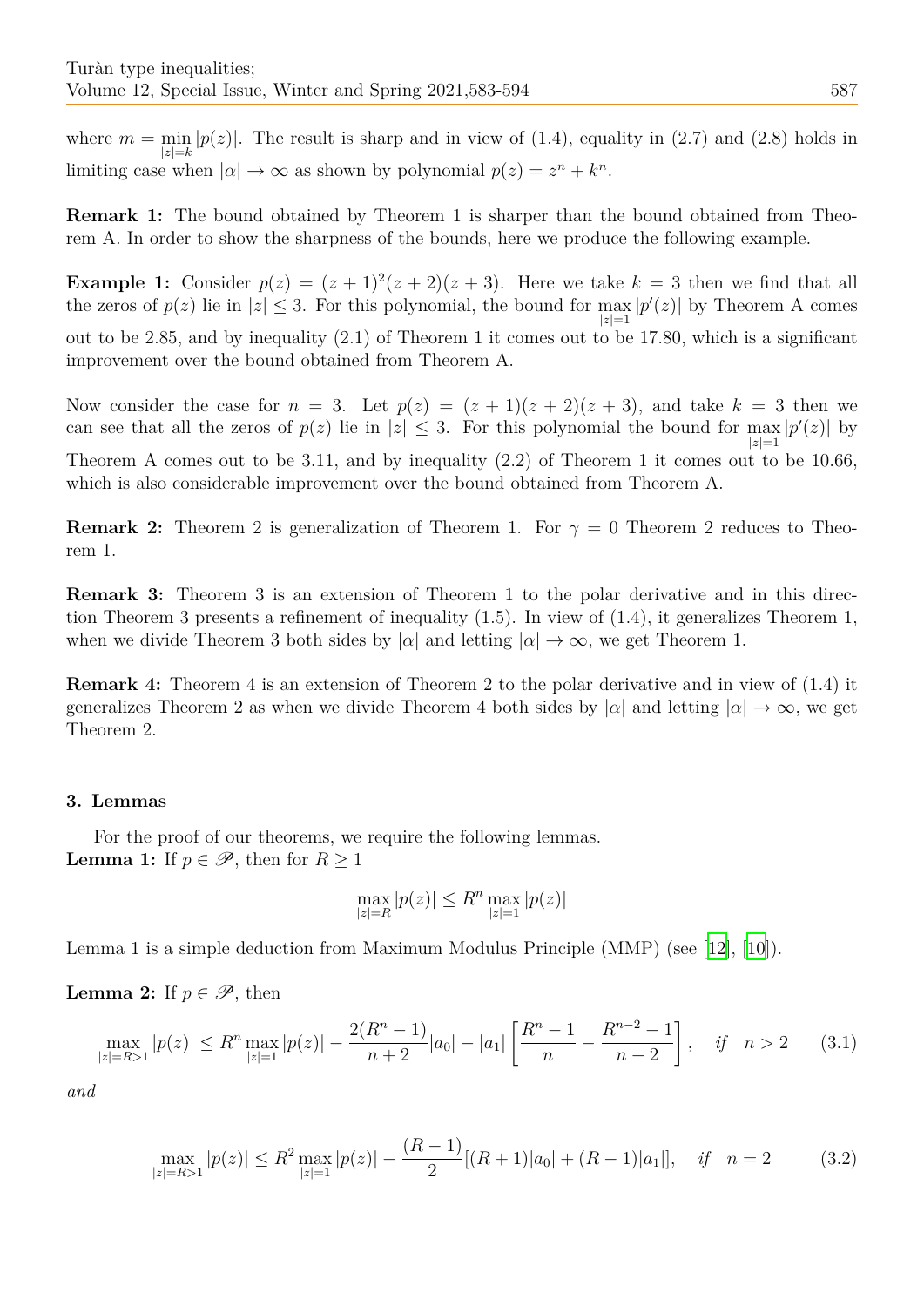The above lemma is due to Dewan et.al [7]

**Lemma 3:** If  $p \in \mathcal{P}$  has all its zeros in  $|z| \leq k, k \geq 1$  then for  $|z| = 1$ 

$$
\max_{|z|=k} |p(z)| \geq \frac{2k^n}{1+k^n} \max_{|z|=1} |p(z)|
$$

The above lemma is due to Aziz [3].

The next lemma can be deduced from Lemma 3.

**Lemma 4:** If  $p \in \mathcal{P}$  has all its z[er](#page-10-2)os in  $|z| \leq k, k \geq 1$  then for  $\lambda \in \mathbb{C}$  with  $0 \leq \lambda < 1$ 

$$
\max_{|z|=k} |p(z)| \ge \frac{2k^n}{1+k^n} \max_{|z|=1} |p(z)| + \left(\frac{k^n - 1}{k^n + 1}\right) |\lambda| m
$$

where  $m = \min$ *|z|*=*k |p*(*z*)*|*.

The next lemma is due to R. Osserman [11] known as boundary Schwarz lemma.

**Lemma 5:** If a function  $T(z)$  is such that

(i)  $T(z)$  is analytic in  $|z| < 1$ . (ii)  $|T(z)| < 1$  for  $|z| < 1$ . (iii)  $T(0) = 0$ . (iv) For some *b* with  $|b| = 1$  extends continuous to *b*,  $|T(b)| = 1$  and  $T'(b)$  exists. Then

$$
|T'(b)| \ge \frac{2}{1 + |T'(0)|}
$$

**Lemma 6:** If  $p \in \mathcal{P}$  has all its zeros in  $|z| \leq 1$ , then for  $|z| = 1$ ,

$$
|q'(z)| \le |p'(z)|
$$

Where  $q(z) = z^n \overline{p(1/\overline{z})}$ .

The above lemma is special case of a result due to Aziz and Rather [5, 2].

**Lemma 7:** *If all the zeros of*  $p \in \mathscr{P}$  *lie in a circular region C and w is any zero of*  $D_{\alpha}p(z)$ *, then at most one of the points w and*  $\alpha$  *may lie outside C.* 

The above lemma is the famous Laguerre Theorem [9].

**Lemma 8:** If  $p \in \mathcal{P}$  has all its zeros in  $|z| \leq 1$ , then for some  $k \geq 1$ 

$$
\max_{|z|=k} |p'(z)| \ge \frac{1}{2k} \left( n + \frac{k^n |a_n| - |a_0|}{k^n |a_n| + |a_0|} \right) \max_{|z|=k} |p(z)|
$$

The above lemma can be simply deduced from inequality (1.3).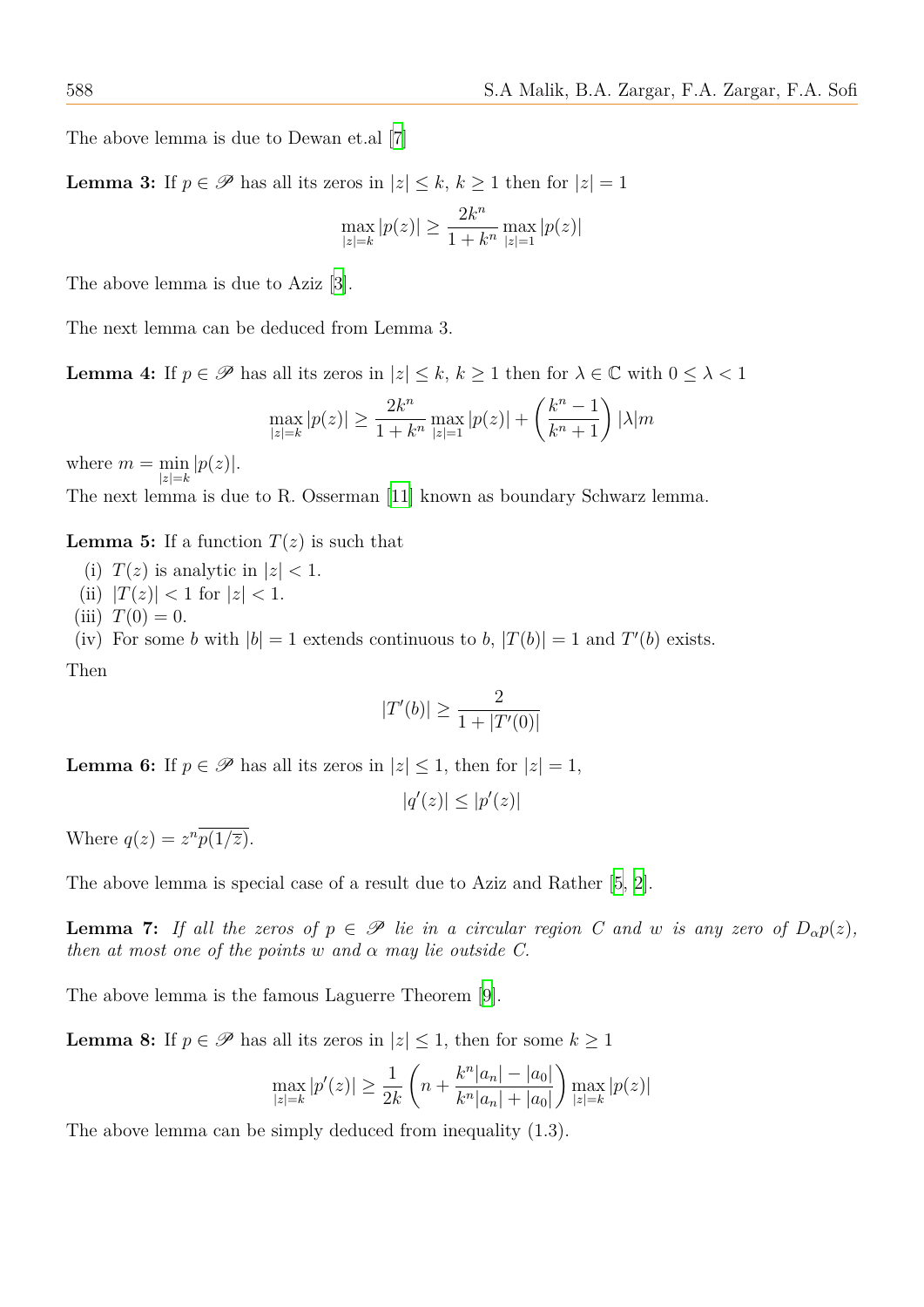#### **4. Proof of the Theorems**

**Proof of Theorem 1.** Let  $n > 3$ . Consider  $v(z) = p(kz)$ , then it can be seen that  $v \in \mathscr{P}$  and  $v(z)$ has all its zeros in  $|z| \leq 1$ . By applying inequality (1.3) to  $v(z)$ , we have

$$
\max_{|z|=1} |v'(z)| \ge \frac{1}{2} \left( n + \frac{|a_n| - |a_0|}{|a_n| + |a_0|} \right) \max_{|z|=1} |v(z)|
$$

Replacing  $v(z)$  by  $p(kz)$ , we get for  $|z|=1$ ,

$$
k \max_{|z|=1} |p'(kz)| \ge \frac{1}{2} \left( n + \frac{k^n |a_n| - |a_0|}{k^n |a_n| + |a_0|} \right) \max_{|z|=1} |p(kz)|
$$

or equivalently

$$
\max_{|z|=k} |p'(z)| \ge \frac{1}{2k} \left( n + \frac{k^n |a_n| - |a_0|}{k^n |a_n| + |a_0|} \right) \max_{|z|=k} |p(z)|
$$

Since  $p(z)$  is a polynomial of degree  $n > 3$ , it follows that polynomial  $p'(z)$  is of degree  $n \geq 3$ , hence applying inequality (3.1) of Lemma 2 to  $p'(z)$  with  $R = k \geq 1$ , we have

$$
k^{n-1} \max_{|z|=1} |p'(z)| - 2\left(\frac{k^{n-1}-1}{n+1}\right)|a_1| - 2\left(\frac{k^{n-1}-1}{n-1} - \frac{k^{n-3}-1}{n-3}\right)|a_2| \ge \max_{|z|=k} |p'(z)|
$$
  

$$
\ge \frac{1}{2k} \left(n + \frac{k^n |a_n| - |a_0|}{k^n |a_n| + |a_0|}\right) \max_{|z|=k} |p(z)|
$$

which implies on using Lemma 3,

$$
\max_{|z|=1} |p'(z)| \ge \frac{1}{1+k^n} \left( n + \frac{k^n |a_n| - |a_0|}{k^n |a_n| + |a_0|} \right) \max_{|z|=1} |p(z)| + \frac{2}{k^{n-1}} \left( \frac{k^{n-1} - 1}{n+1} \right) |a_1| + \frac{2}{k^{n-1}} \left( \frac{k^{n-1} - 1}{n-1} - \frac{k^{n-3} - 1}{n-3} \right) |a_2|
$$

This completes the proof of Theorem 1 for *n >* 3.

Now instead of using inequality (3.1) of Lemma 2 we use inequality (3.2) of the same Lemma the proof of Theorem 1 for  $n = 3$  follows on the same lines as that of  $n > 3$ .

**Proof of Theorem 2.** Since  $p \in \mathcal{P}$  has all its zeros in  $|z| \leq k, k \geq 1$ . If  $p(z)$  has a zero on  $|z| = k$  then  $m = 0$  and the result follows from Theorem 1. Assume that  $p(z)$  becomes zero in *|z| < k*, *k ≥* 1 so that *m >* 0.

Now if  $f(z) = p(kz)$ , then  $f(z)$  has all its zeros in  $|z| < 1$  and  $m \leq |f(z)|$  for  $|z| = 1$  which implies for every  $\gamma \in \mathbb{C}$  with  $|\gamma| < 1$ 

$$
|m\gamma z^n| < |f(z)| \qquad \text{for} \qquad |z| = 1
$$

It follows by Rouches theorem that all the zeros of  $h(z) = f(z) - \gamma m z^n$  has all its zeros in  $|z| < 1$ . By applying similar arguments to  $h(z)$  as in the proof of Theorem 1, we obtain

$$
|h'(z)| \ge \frac{1}{2} \left( n + \frac{|k^n a_n + \gamma m| - |a_0|}{|k^n a_n + \gamma m| + |a_0|} \right) |h(z)| \qquad \text{for} \qquad |z| = 1
$$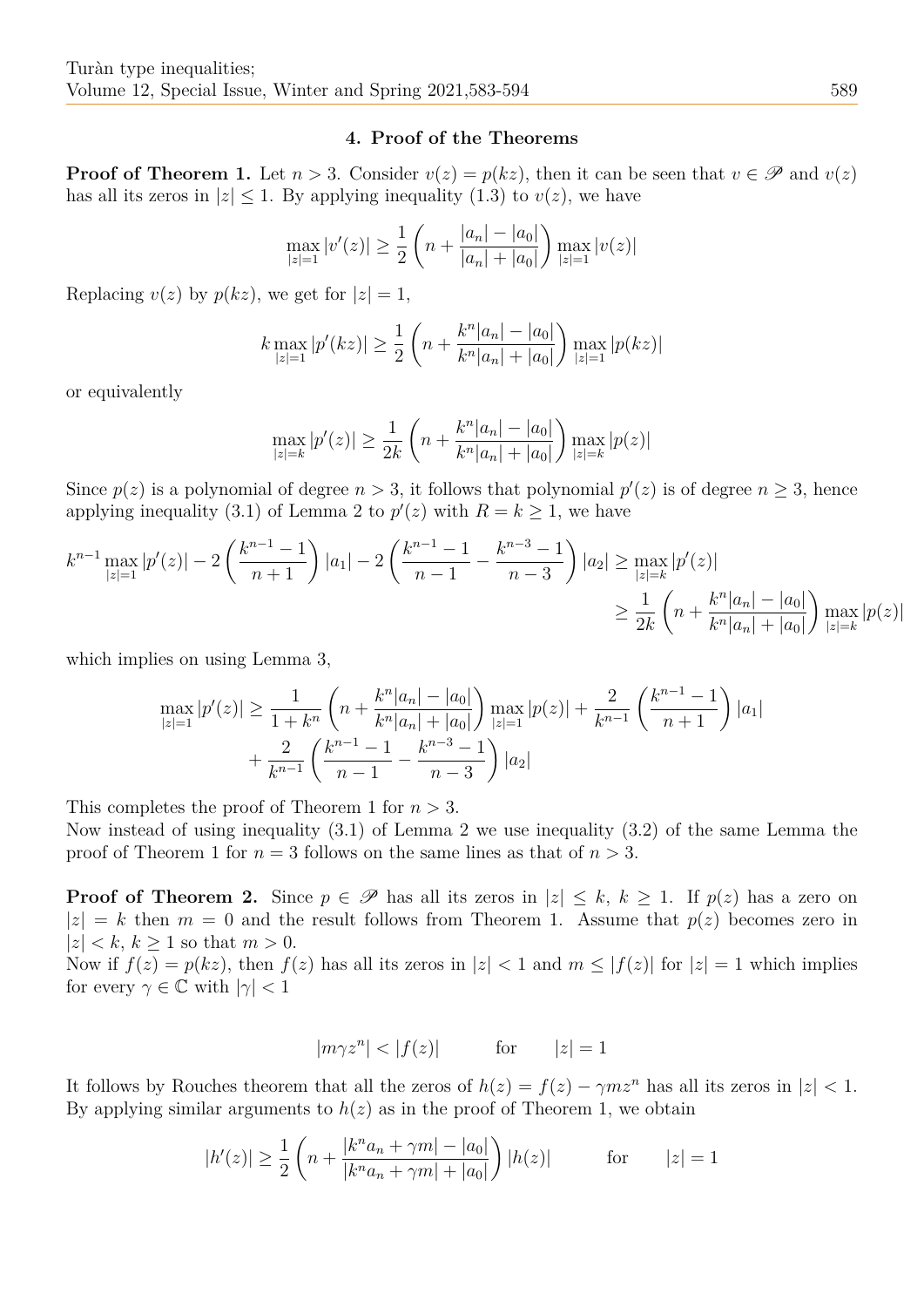The function  $s(x) = \frac{x-|a|}{x+|a|}$ ,  $a \in \mathbb{R}$  is an increasing function of x and  $|k^n a_n + \gamma m| \geq k^n |a_n| - |\gamma m|$ , we get for  $|z|=1$ 

$$
|h'(z)| \ge \frac{1}{2} \left( n + \frac{k^n |a_n| - |\gamma m| - |a_0|}{k^n |a_n| - |\gamma m| + |a_0|} \right) |h(z)| \tag{4.1}
$$

This implies for  $|z|=1$  and  $|\gamma|<1$ ,

$$
|f'(z) - nm\gamma z^{n-1}| \ge \frac{1}{2} \left( n + \frac{k^n |a_n| - |\gamma m| - |a_0|}{k^n |a_n| - |\gamma m| + |a_0|} \right) (|f(z)| - m|\gamma|)
$$

Choosing an argument of  $\gamma$  in the left hand side of above inequality such that

$$
|f'(z) - nm\gamma z^{n-1}| = |f'(z)| - nm|\gamma|
$$
 for  $|z| = 1$ 

we get,

$$
|f'(z)| - nm|\gamma| \ge \frac{1}{2} \left( n + \frac{k^n |a_n| - |\gamma m| - |a_0|}{k^n |a_n| - |\gamma m| + |a_0|} \right) (|f(z)| - m|\gamma|)
$$

i.e

$$
|f'(z)| \geq \frac{1}{2} \left( n + \frac{k^n |a_n| - |\gamma m| - |a_0|}{k^n |a_n| - |\gamma m| + |a_0|} \right) |f(z)| + \frac{1}{2} \left( n - \frac{k^n |a_n| - |\gamma m| - |a_0|}{k^n |a_n| - |\gamma m| + |a_0|} \right) |\gamma| m
$$

Replace  $f(z)$  by  $p(kz)$ , we get

$$
\max_{|z|=k} |p'(z)| \ge \frac{1}{2k} \left( n + \frac{k^n |a_n| - |\gamma m| - |a_0|}{k^n |a_n| - |\gamma m| + |a_0|} \right) \max_{|z|=k} |p(z)| + \frac{1}{2k} \left( n - \frac{k^n |a_n| - |\gamma m| - |a_0|}{k^n |a_n| - |\gamma m| + |a_0|} \right) |\gamma| m
$$

For  $n > 3$ , the polynomial  $p'(z)$  is of degree  $n \geq 3$ , hence applying inequality (3.1) of Lemma 2 to  $p'(z)$  with  $R = k \geq 1$ , we have

$$
k^{n-1} \max_{|z|=1} |p'(z)| \ge \frac{1}{2k} \left( n + \frac{k^n |a_n| - |\gamma m| - |a_0|}{k^n |a_n| - |\gamma m| + |a_0|} \right) \max_{|z|=k} |p(z)| + \frac{1}{2k} \left( n - \frac{k^n |a_n| - |\gamma m| - |a_0|}{k^n |a_n| - |\gamma m| + |a_0|} \right) |\gamma|m + 2 \left( \frac{k^{n-1} - 1}{n+1} \right) |a_1| + 2 \left( \frac{k^{n-1} - 1}{n-1} - \frac{k^{n-3} - 1}{n-3} \right) |a_2|
$$

Using Lemma 4 and taking  $\lambda = \gamma$ , we obtain the following

$$
\max_{|z|=1} |p'(z)| \ge \frac{n}{1+k^n} \left( \max_{|z|=1} |p(z)| + |\gamma|m \right) + \frac{1}{k^n (1+k^n)} \left( \frac{k^n |a_n| - |\gamma|m - |a_0|}{k^n |a_n| - |\gamma|m + |a_0|} \right) \{ k^n \max_{|z|=1} |p(z)| - |\gamma|m + |a_0| \}
$$

$$
+ \frac{2}{k^{n-1}} \left( \frac{k^{n-1} - 1}{n+1} \right) |a_1| + \frac{2}{k^{n-1}} \left( \frac{k^{n-1} - 1}{n-1} - \frac{k^{n-3} - 1}{n-3} \right) |a_2|
$$

This completes the proof of Theorem 2 for *n >* 3.

Now using inequality (3.2) of Lemma 2, the proof of Theorem 2 follows for  $n = 3$ .

**Proof of Theorem 3.** Let  $n > 3$ . If  $h(z) = p(kz)$  then  $h \in \mathscr{P}$  and  $h(z)$  has all its zeros in  $|z| \leq 1$ . Consider the polynomial  $q(z) = z^n \overline{h(1/\overline{z})}$ , then

$$
|q'(z)| = |nh(z) - zh'(z)| \qquad \text{for} \qquad |z| = 1
$$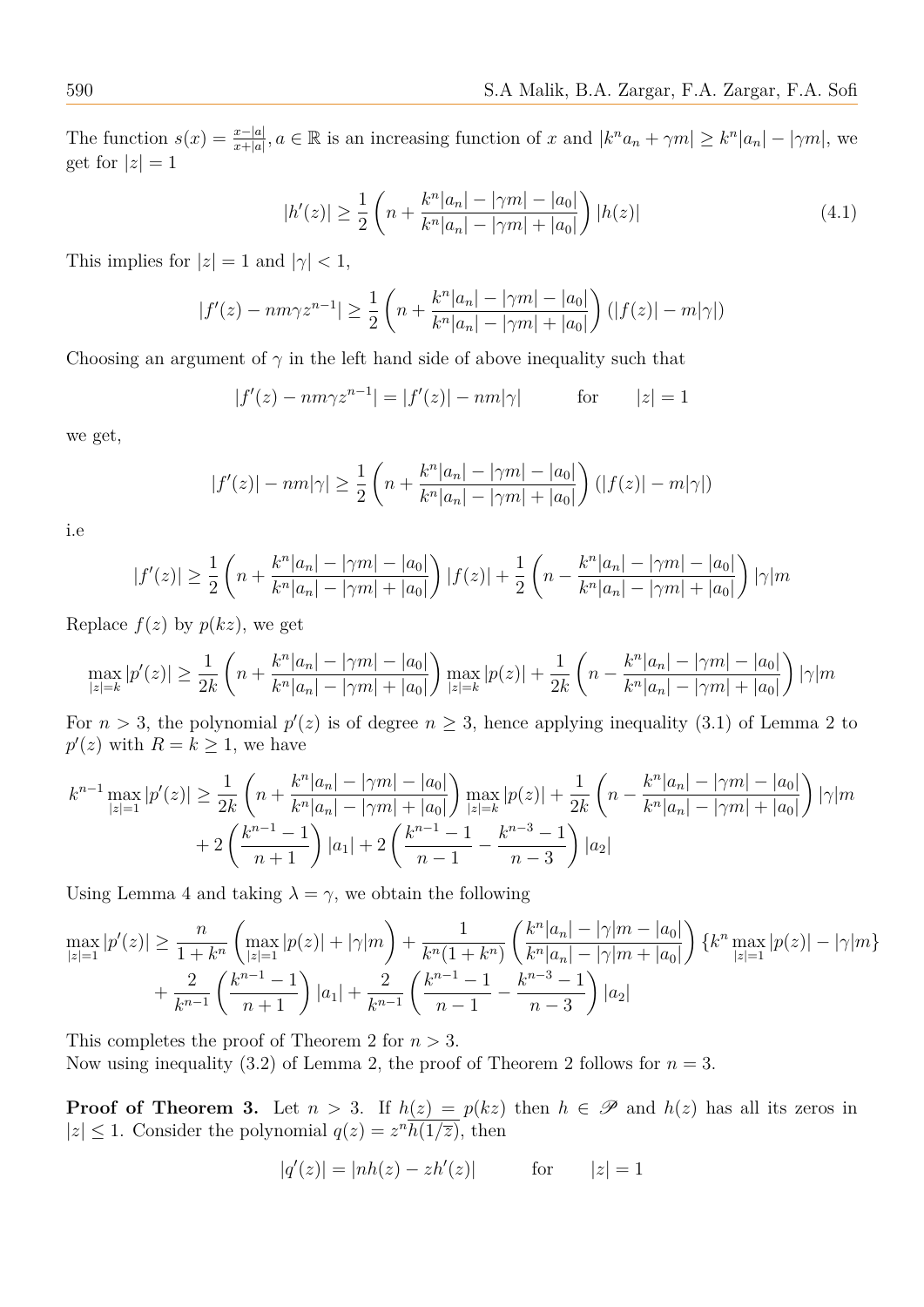Combining above equation with Lemma 6, we obtain

$$
|h'(z)| \ge |nh(z) - zh'(z)| \qquad \text{for} \qquad |z| = 1
$$

Now for every  $\alpha \in \mathbb{C}$  with  $|\alpha| \geq k$ , we have

$$
|D_{\alpha/k}h(z)| \ge |\alpha/k||h'(z)| - |nh(z) - zh'(z)|
$$

i.e

$$
|D_{\alpha/k}h(z)| \ge \left(\frac{|\alpha|-k}{k}\right)|h'(z)|\tag{4.2}
$$

Accordingly,

$$
\max_{|z|=k}|D_\alpha p(z)|\geq (|\alpha|-k)\max_{|z|=k}|p'(z)|
$$

Since  $p(z)$  is a polynomial of degree  $n > 3$ , it follows that polynomial  $D_{\alpha}p(z)$  is of degree  $n \geq 3$ , hence applying inequality (3.1) of Lemma 2 to  $D_{\alpha}p(z)$  with  $R = k \ge 1$ , we have

$$
k^{n-1} \max_{|z|=1} |D_{\alpha}p(z)| \ge \max_{|z|=k} |D_{\alpha}p(z)| + 2\left(\frac{k^{n-1}-1}{n+1}\right)|D_{\alpha}p(0)| + \left(\frac{k^{n-1}-1}{n-1} - \frac{k^{n-3}-1}{n-3}\right)|D_{\alpha}p'(0)|
$$
  

$$
\ge (|\alpha|-k) \max_{|z|=k} |p'(z)| + 2\left(\frac{k^{n-1}-1}{n+1}\right)|D_{\alpha}p(0)| + \left(\frac{k^{n-1}-1}{n-1} - \frac{k^{n-3}-1}{n-3}\right)|D_{\alpha}p'(0)|
$$

Using Lemma 8 and then Lemma 3, we get for  $|z|=1$ 

$$
\max_{|z|=1} |D_{\alpha}p(z)| \ge \frac{|\alpha|-k}{1+k^n} \left(n + \frac{k^n|a_n| - |a_0|}{k^n|a_n| + |a_0|}\right) \max_{|z|=1} |p(z)| + \frac{2|\alpha a_1 + na_0|}{k^{n-1}} \left(\frac{k^{n-1}-1}{n+1}\right) + \frac{|2\alpha a_2 + na_1|}{k^{n-1}} \left(\frac{k^{n-1}-1}{n-1} - \frac{k^{n-3}-1}{n-3}\right)
$$

This completes the proof of Theorem 3 for *n >* 3.

Next let  $n = 3$ , Since  $p(z)$  is a polynomial of degree  $n = 3$ , it follows that polynomial  $D_{\alpha}p(z)$ is of degree  $n = 2$ , hence applying inequality (3.2) of Lemma 2 to  $D_{\alpha}p(z)$  with  $R = k \ge 1$ , we have

$$
k^{2} \max_{|z|=1} |D_{\alpha}p(z)| \ge \max_{|z|=k} |D_{\alpha}p(z)| + \frac{(k-1)}{2}[(k+1)|D_{\alpha}p(0)| + (k-1)|D_{\alpha}p'(0)|]
$$
  

$$
\ge (|\alpha| - k) \max_{|z|=k} |p'(z)| + \frac{(k-1)}{2}[(k+1)|D_{\alpha}p(0)| + (k-1)|D_{\alpha}p'(0)|]
$$

Using Lemma 8 and then Lemma 3 for  $n = 3$ , we get for  $|z| = 1$ 

$$
\max_{|z|=1} |D_{\alpha}p(z)| \ge \frac{|\alpha|-k}{1+k^3} \left(3 + \frac{k^3|a_3| - |a_0|}{k^3|a_3| + |a_0|}\right) \max_{|z|=1} |p(z)| + \frac{(k-1)}{2k^2} [(k+1)|\alpha a_1 + 3a_0| + (k-1)|2\alpha a_2 + 3a_1|]
$$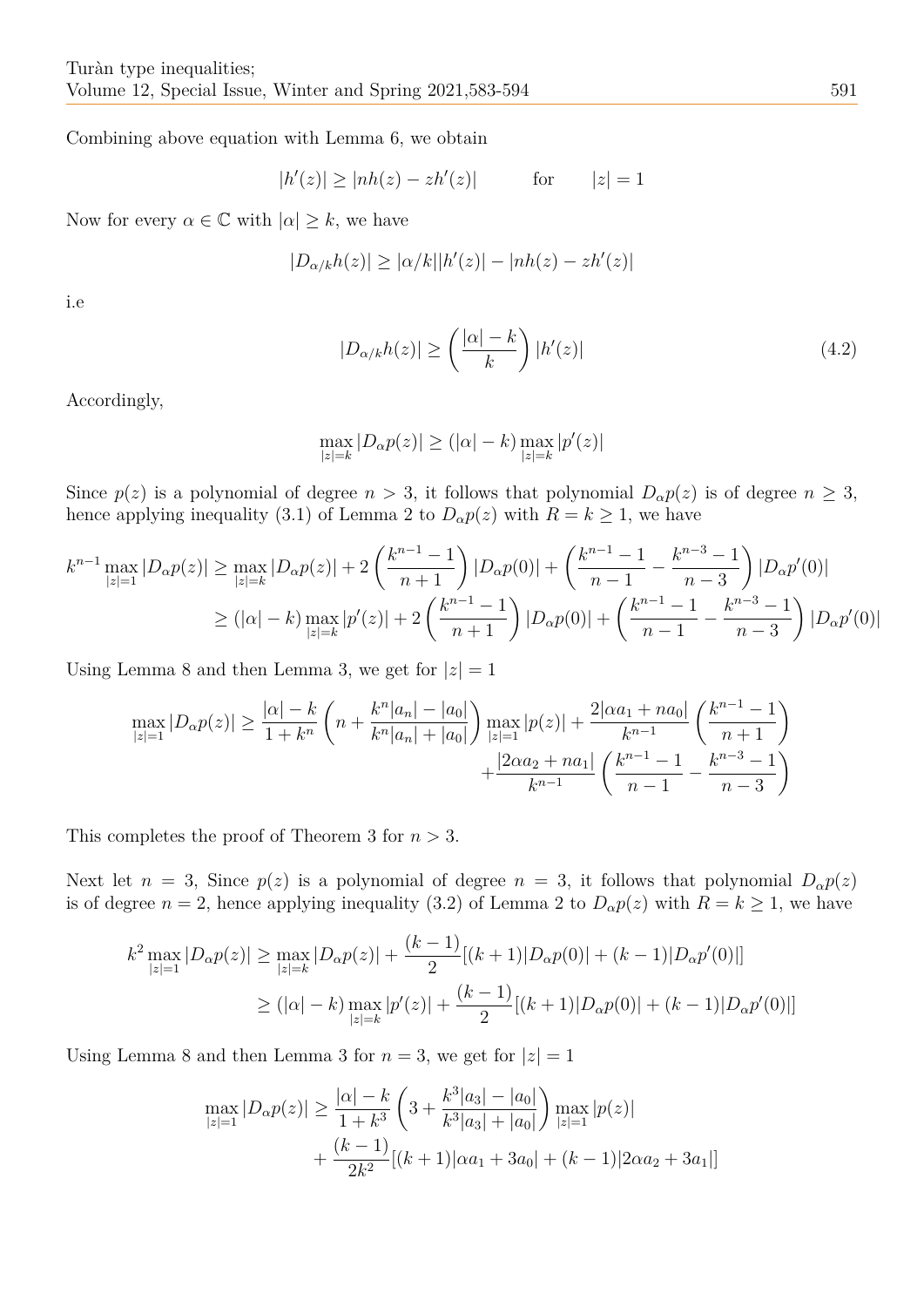**Proof of Theorem 4.** By hypothesis  $p \in \mathcal{P}$  and  $p(z)$  has all its zeros in  $|z| \leq k, k \geq 1$ , therefore applying similar arguments as in the proof of Theorem 2, it follows that the polynomial  $h(z) = f(z) - \gamma m z^n$  has all its zeros in  $|z| < 1$  where  $f(z) = p(kz), m = \min$ *|z|*=*k*  $|p(z)| = \min$ *|z|*=1  $|f(z)|$  and  $|\gamma| < 1$ . Now applying inequality (4.2) to the polynomial  $h(z)$ , it follows for  $|z| = 1$  and  $|\alpha| \geq k$ ,

$$
|D_{\alpha/k}h(z)| \ge \left(\frac{|\alpha|-k}{k}\right)|h'(z)|
$$

Using inequality (4.1), we get

$$
|D_{\alpha/k}h(z)| \ge \frac{1}{2} \left( \frac{|\alpha| - k}{k} \right) \left( n + \frac{k^n |a_n| - |\gamma m| - |a_0|}{k^n |a_n| - |\gamma m| + |a_0|} \right) |h(z)|
$$

which is equivalent to

$$
|D_{\alpha/k}f(z) - \frac{n m \alpha \gamma}{k} z^{n-1}| \ge \frac{1}{2} \left( \frac{|\alpha| - k}{k} \right) \left( n + \frac{k^n |a_n| - |\gamma m| - |a_0|}{k^n |a_n| - |\gamma m| + |a_0|} \right) (|f(z)| - |\gamma|m) \tag{4.3}
$$

Since all the zeros of  $h(z)$  lie in  $|z| < 1$  and  $|\frac{\alpha}{k}|$  $\frac{\alpha}{k}$  |  $\geq$  1, it follows by Lemma 7 that all the zeros of

$$
D_{\alpha/k}(f(z) - \gamma m z^n) = D_{\alpha/k}f(z) - \frac{nm\alpha\gamma}{k}z^{n-1}
$$

lie in  $|z|$  < 1. This implies that

$$
|D_{\alpha/k}f(z)| \ge \frac{nm|\alpha|}{k}|z|^{n-1} \qquad \text{for} \qquad |z| \ge 1
$$

Now choose an argument of  $\gamma$  in the left hand side of inequality (4.3), we get for  $|z|=1$ 

$$
|D_{\alpha/k}f(z)| - \frac{nm|\alpha||\gamma|}{k} \ge \frac{1}{2} \left( \frac{|\alpha| - k}{k} \right) \left( n + \frac{k^n|a_n| - |\gamma m| - |a_0|}{k^n|a_n| - |\gamma m| + |a_0|} \right) (|f(z)| - |\gamma|m)
$$

i.e

$$
|D_{\alpha/k}f(z)| \geq \frac{1}{2} \left( \frac{|\alpha| - k}{k} \right) \left( n + \frac{k^n |a_n| - |\gamma m| - |a_0|}{k^n |a_n| - |\gamma m| + |a_0|} \right) |f(z)| + \frac{n}{2} \left( \frac{|\alpha| + k}{k} \right) |\gamma|m - \frac{1}{2} \left( \frac{|\alpha| - k}{k} \right) \left( \frac{k^n |a_n| - |\gamma m| - |a_0|}{k^n |a_n| - |\gamma m| + |a_0|} \right) |\gamma|m
$$

This gives

$$
\max_{|z|=k} |D_{\alpha}p(z)| \ge \frac{1}{2} \left( \frac{|\alpha|-k}{k} \right) \left( n + \frac{k^n |a_n| - |\gamma m| - |a_0|}{k^n |a_n| - |\gamma m| + |a_0|} \right) \max_{|z|=k} |p(z)| + \frac{n}{2} \left( \frac{|\alpha|+k}{k} \right) |\gamma|m - \frac{1}{2} \left( \frac{|\alpha|-k}{k} \right) \left( \frac{k^n |a_n| - |\gamma m| - |a_0|}{k^n |a_n| - |\gamma m| + |a_0|} \right) |\gamma|m
$$

Since  $p(z)$  is a polynomial of degree  $n > 3$ , it follows that polynomial  $D_{\alpha}p(z)$  is of degree  $n \geq 3$ , hence applying inequality (3.1) of Lemma 2 to  $D_{\alpha}p(z)$  with  $R = k \ge 1$ , we have

$$
k^{n-1} \max_{|z|=1} |D_{\alpha}p(z)| \geq \frac{1}{2} \left( \frac{|\alpha|-k}{k} \right) \left( n + \frac{k^{n}|a_{n}| - |\gamma m| - |a_{0}|}{k^{n}|a_{n}| - |\gamma m| + |a_{0}|} \right) \max_{|z|=k} |p(z)| + \frac{n}{2} \left( \frac{|\alpha|+k}{k} \right) |\gamma|m - \frac{1}{2} \left( \frac{|\alpha|-k}{k} \right) \left( \frac{k^{n}|a_{n}| - |\gamma m| - |a_{0}|}{k^{n}|a_{n}| - |\gamma m| + |a_{0}|} \right) |\gamma|m + 2 \left( \frac{k^{n-1}-1}{n+1} \right) |D_{\alpha}p(0)| + \left( \frac{k^{n-1}-1}{n-1} - \frac{k^{n-3}-1}{n-3} \right) |D_{\alpha}p'(0)|
$$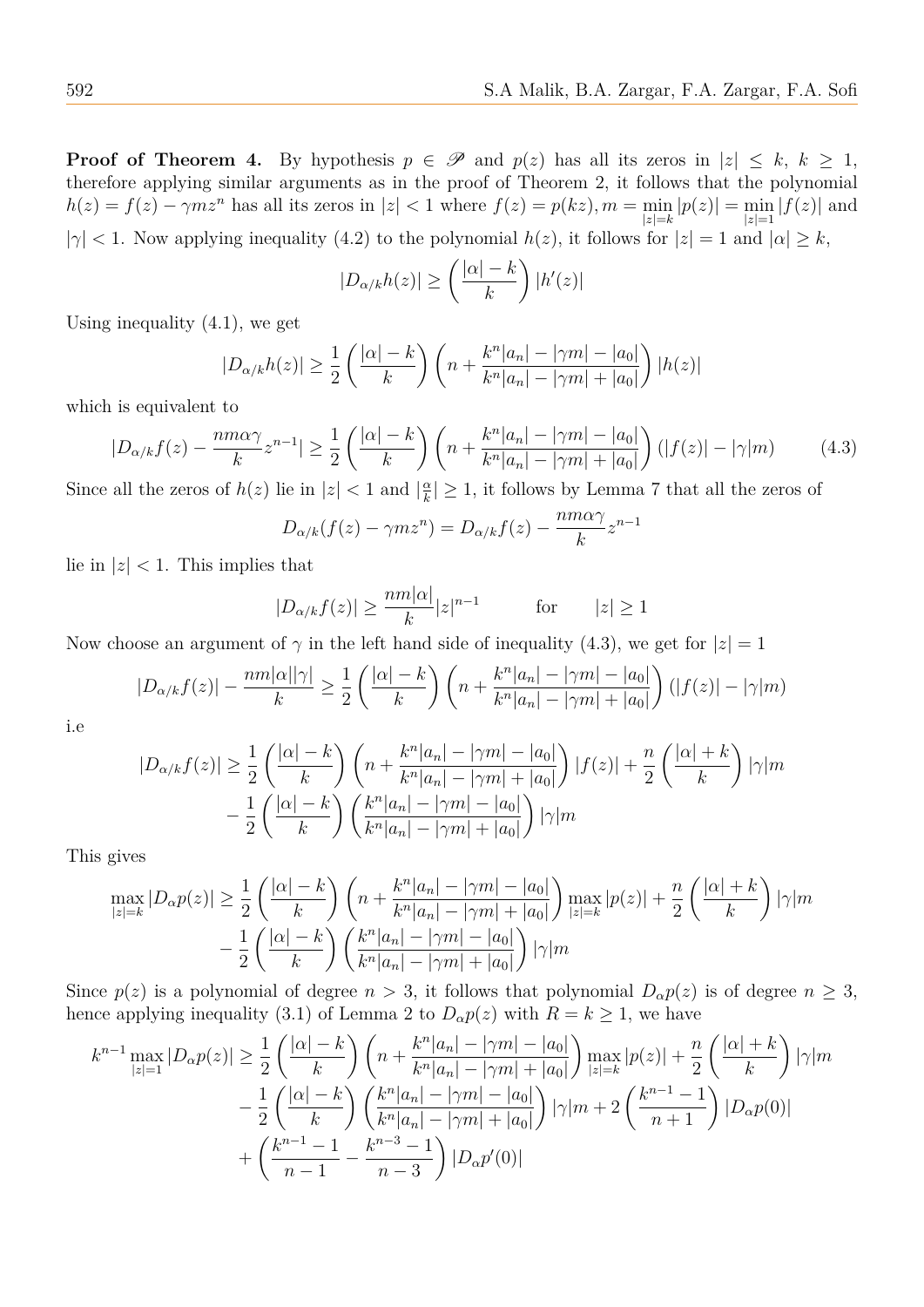As earlier, Using Lemma 4 and choosing  $\lambda = \gamma$ , we have for  $|z| = 1$  and  $|\alpha| \geq k$ 

$$
\max_{|z|=1} |D_{\alpha}p(z)| \ge \frac{n}{1+k^n} \{ (|\alpha|-k) \max_{|z|=1} |p(z)| + (|\alpha|+1/k^{n-1}) |\gamma|m \} + \frac{(|\alpha|-k)}{k^n(1+k^n)} \left( \frac{k^n |a_n| - |\gamma|m - |a_0|}{k^n |a_n| - |\gamma|m + |a_0|} \right) \{ k^n \max_{|z|=1} |p(z)| - |\gamma|m \} + \frac{2|\alpha a_1 + na_0|}{k^{n-1}} \left( \frac{k^{n-1} - 1}{n+1} \right) + \frac{|2\alpha a_2 + na_1|}{k^{n-1}} \left( \frac{k^{n-1} - 1}{n-1} - \frac{k^{n-3} - 1}{n-3} \right)
$$

Here in this way we complete the proof of Theorem 4 for  $n > 3$ .

Now using inequality (3.2) of Lemma 2 instead of inequality (3.1) of the same Lemma. Furthermore using Lemma 4 for  $n = 3$  the proof of Theorem 4 follows for  $n = 3$ .

## **5. Conclusion**

Inequality (1.1) is known as Turàn's inequality which is best possible for the class of polynomials having all zeros in unit closed disk and equality in (1.1) holds for the polynomials  $p \in \mathscr{P}$  which have all their zeros in  $|z|=1$ . In 1973 Govil established (1.2), the more general result for the class of polynomials whose zeros are distributed in closed disk of radius  $k$ , where  $k \geq 1$ . As an application of boundary Schwarz lemma due to Osserman Dubinin proved inequality (1.3) which presents the interesting refinement of Turàn's inequality. The authors in Theorems A and B established the refinements of inequalities (1.2) and (1.3) and extended them to the polar derivative of a polynomial which can be seen in Theorems C and D under the hypothesis that all the zeros of a polynomial are distributed in closed disk of radius  $k$ , where  $k \geq 1$ . In fact the Theorems C and D provides the refinements of inequality (1.5). The main results ensconced in the present paper for the class of polynomials of degree *n*, where  $n \geq 3$  and whose all zeros lie  $|z| \leq k$ ,  $k \geq k$  provides the refinements of all the Theorems mentioned in section 1. Our results improve upon the lower bound estimates corresponding to the Theorems presented in section 1, subject to the Theorem A the bound is significantly improved in Theorem 1 as shown by example 1.

#### **References**

- [1] A. Aziz and Q. M. Dawood, *Inequalities for a polynomial and its derivatives*, J. Approx. Theory, 54(1998), 306-313.
- [2] A. Aziz and N. A. Rather, *Inequalities for the polar derivative of a polynomial with restricted zeros*, Math. Bulk., 17(2003), 15-28.
- <span id="page-10-2"></span>[3] A. Aziz, *Inequalities for the derivative of a polynomial*, Proc. Amer. Math. Soc., 89(1983), 259-266.
- [4] A. Aziz and N. A. Rather, *A refinement of a theorem of Paul Turán concerning polynomials*, Math.Ineq. Appl., 1(1998), 231-238.
- [5] A. Aziz and N. A. Rather, *Some Zygmund type L<sup>q</sup> inequalities for polynomials*, J. Math. Anal. Appl., 289(2004), 14-29.
- <span id="page-10-1"></span>[6] V. N. Dubinin, Applications of the Schwarz lemma to inequalities for entire functions with constraints on zeros, J. Math. Sci., 143(2007), 3069-3076.
- <span id="page-10-4"></span>[7] K. K. Dewan, Jagjeet Kaur and Abdullah Mir, *Inequalities for the derivative of a polynomial*, J. Math. Anal. Appl., 269 (2002), pp. 489–499.
- <span id="page-10-0"></span>[8] N. K. Govil, *On the derivative of a polynomial*, Proc. Amer. Math. Soc., 41(1973), 543-546.
- <span id="page-10-5"></span>[9] M. Marden, *Geometry of Polynomials*, Math. Surveys, No. 3, Amer. Math. Soc. Providence, RI, 1966.
- <span id="page-10-3"></span>[10] G. V. Milovanovi´c, D. S. Mitrinovi´c and Th. M. Rassias, *Topics in Polynomials: Extremal Properties, Inequalities, Zeros*, World scientic Publishing Co., Singapore, (1994).
- [11] R. Osserman, *A sharp Schwarz inequality on the boundary*, Proc. Amer. Math. Soc., 128(2000), 3513-3517.